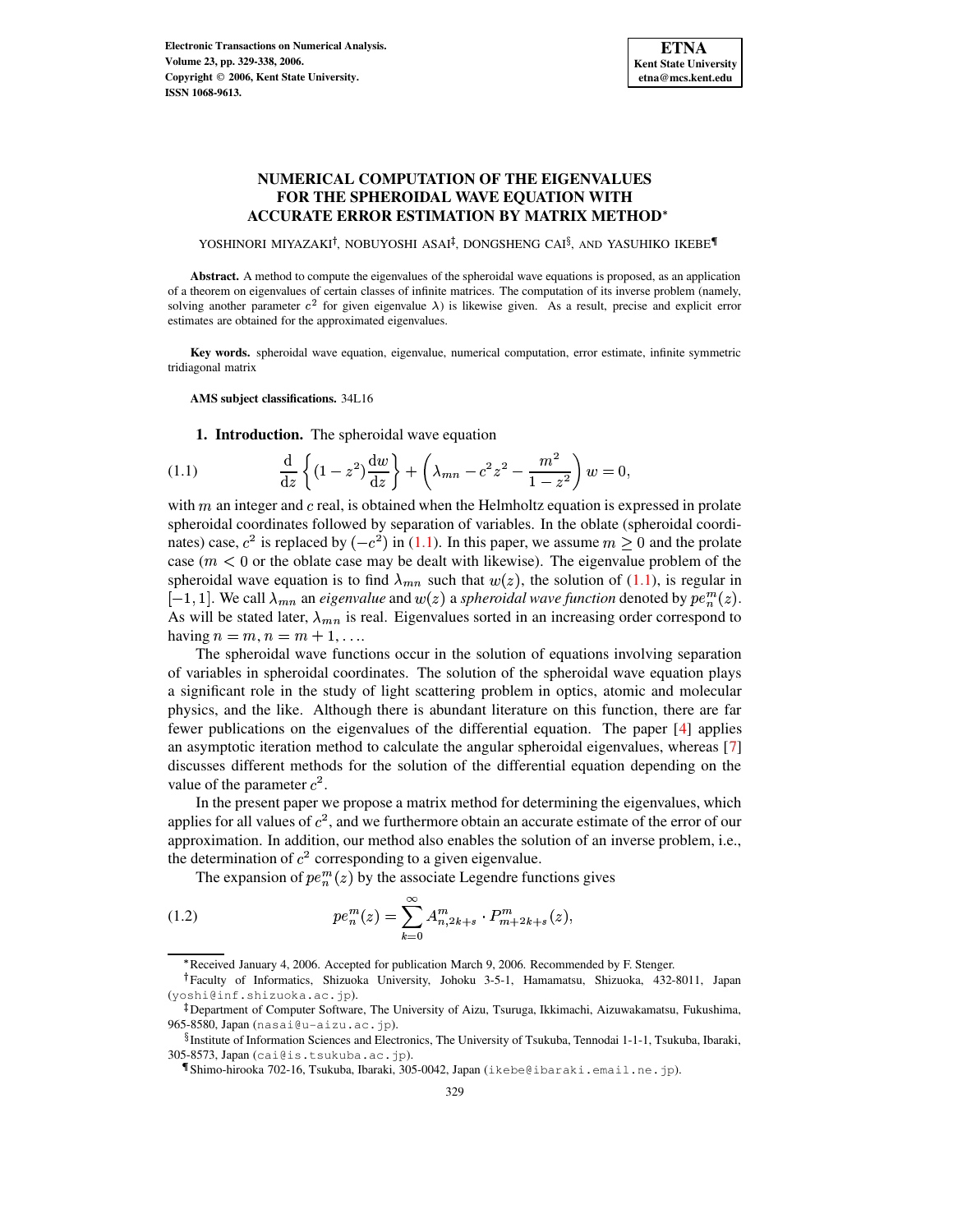$$
s = \bmod(n-m, 2),
$$

where  $P_{m+2k+s}^m(z)$  is the associate Legendre function and mod $(i, j)$  is the remainder when i is divided by j.  $P_n^m(z)$  is of the form

$$
P_n^m(z) = (1 - z^2)^{m/2} \frac{d^m P_n(z)}{dz^m} \quad (P_n(z): \text{ Legendre polynomial})
$$

with orthogonality over  $[-1,1]$ ,

$$
\int_{-1}^{1} P_{l}^{m}(z) P_{k}^{m}(z) dz = 0 (l \neq k),
$$

$$
\int_{-1}^{1} \{P_{n}^{m}(z)\}^{2} dz = \frac{2}{2n+1} \cdot \frac{(n+m)!}{(n-m)!}
$$

It is known that the substitution of  $(1.2)$  into  $(1.1)$  gives the following three-term recurrence relations [1, Chap 21, formula 21.7.3]. For convenience, let  $A_{n,k}^m$  and  $\lambda_{mn}$  be simply rewritten as  $A_k$  and  $\lambda$ , respectively, in the sequel.

<span id="page-1-0"></span>When  $n - m$  is even

(1.3) 
$$
\beta_0 A_0 + \alpha_0 A_2 = \lambda A_0,
$$

$$
\gamma_{2k} A_{2k-2} + \beta_{2k} A_{2k} + \alpha_{2k} A_{2k+2} = \lambda A_{2k} \ (k = 1, 2, \ldots).
$$

When  $n - m$  is odd

$$
\beta_1 A_1 + \alpha_1 A_3 = \lambda A_1,
$$
  

$$
\gamma_{2k+1} A_{2k-1} + \beta_{2k+1} A_{2k+1} + \alpha_{2k+1} A_{2k+3} = \lambda A_{2k+1} (k = 1, 2, ...).
$$

The symbols  $\alpha_k$ ,  $\beta_k$ , and  $\gamma_k$  in the equations represent

<span id="page-1-2"></span>
$$
\alpha_k = \frac{(2m+k+2)(2m+k+1)}{(2m+2k+3)(2m+2k+5)}c^2 \sim \frac{c^2}{4}(k \to \infty),
$$
  
(1.4) 
$$
\beta_k = (m+k)(m+k+1) + \frac{2(m+k)(m+k+1) - 2m^2 - 1}{(2m+2k-1)(2m+2k+3)}c^2
$$

$$
\sim k^2 (k \to \infty), \text{ and}
$$

$$
\gamma_k = \frac{k(k-1)}{(2m+2k-3)(2m+2k-1)}c^2 \sim \frac{c^2}{4}(k \to \infty),
$$

for  $k = 0, 1, 2, \ldots$  Since the two cases are treated in the same way, only the former case will be discussed in this paper.

**2. Behavior of expansion coefficients.** In this section, we discuss the behavior of  $\{A_{2k}\}(k=$  $0, 1, 2, \ldots$ ) of  $(1.3)$ .

First, let us begin with the next inequality:

<span id="page-1-1"></span>(2.1) 
$$
\sum_{k=0}^{\infty} A_{2k}^2 \cdot K(m, 2k) < \infty, \text{ where } K(m, a) = \frac{2}{2m + 2a + 1} \cdot \frac{(2m + a)!}{a!}.
$$

This is easily shown as

$$
\int_{-1}^{1} \{pe_n^m(z)\}^2 dz = \int_{-1}^{1} \sum_{k=0}^{\infty} A_{2k}^2 \{P_{m+2k}^m(z)\}^2 dz
$$

$$
= \sum_{k=0}^{\infty} A_{2k}^2 \cdot \frac{2}{2m+4k+1} \cdot \frac{(2m+2k)!}{(2k)!} < \infty
$$

330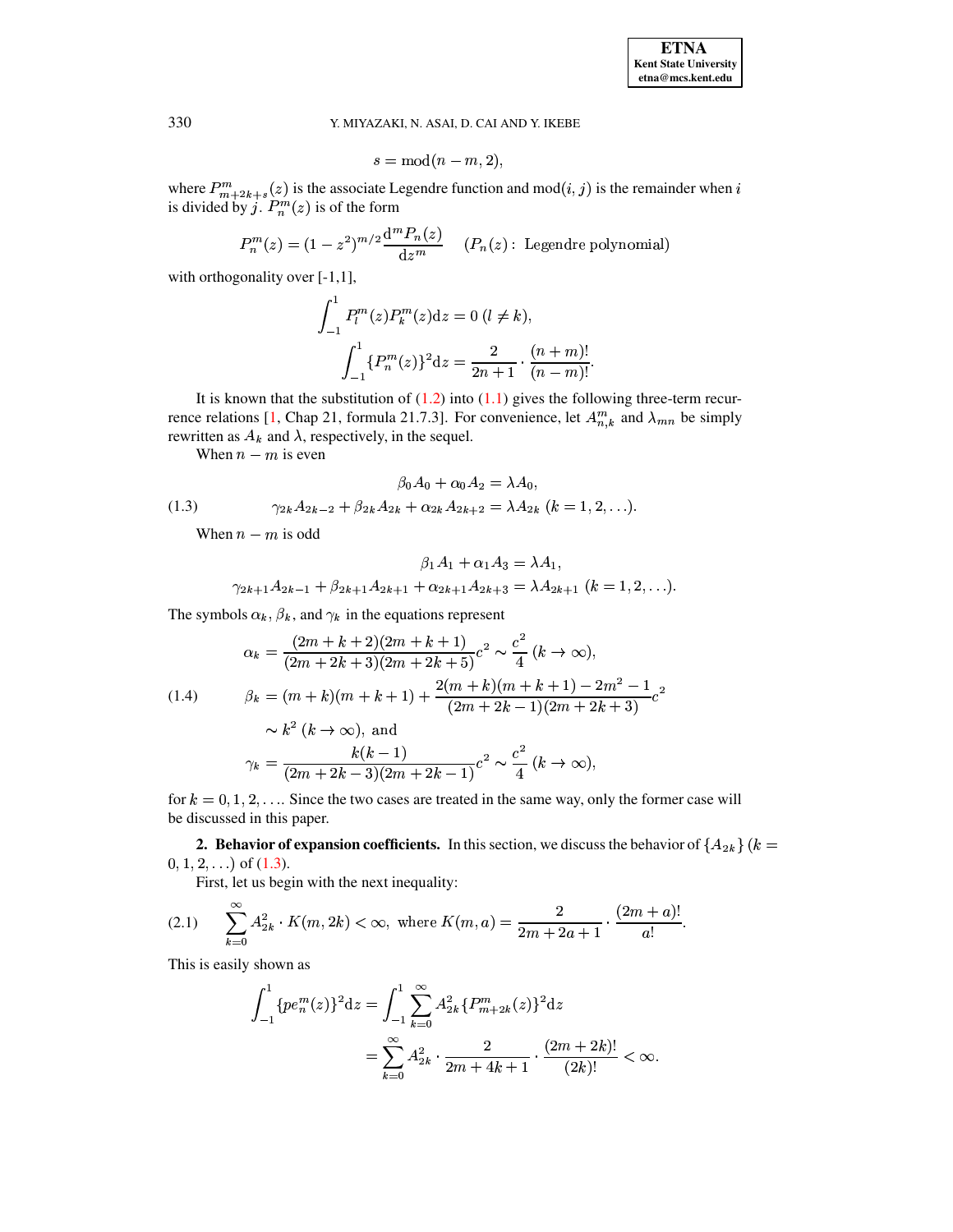<span id="page-2-0"></span>Next, consider the recurrence relations with the same coefficients as  $(1.3)$ , or

(2.2) 
$$
\beta_0 h_1 + \alpha_0 h_2 = \lambda h_1,
$$

$$
\gamma_{2k} h_{k-1} + \beta_{2k} h_k + \alpha_{2k} h_{k+1} = \lambda h_k \quad (k = 2, 3, 4, \ldots).
$$

By [6, Theorem 2.3, case(a)], the existence of two independent solutions of (2.2) (say,  $\{h_{k,1}\}, \{h_{k,2}\}\$ is guaranteed with the behaviors

$$
\frac{h_{k+1,1}}{h_{k,1}} = -\frac{16k^2}{c^2} [1 + o(1)], \frac{h_{k+1,2}}{h_{k,2}} = -\frac{c^2}{16k^2} [1 + o(1)] \to 0 \ (k \to \infty).
$$

From (2.1), it is obvious that  $\{A_{2k}\}\ (k=0,1,2,\ldots)$  shows the same behavior as  $\{h_{k,2}\}\$ , the minimal solution of  $(2.2)$ . Thus,

<span id="page-2-1"></span>(2.3) 
$$
\frac{A_{2k+2}}{A_{2k}} = -\frac{c^2}{16k^2} [1 + o(1)] (k \to \infty).
$$

**3. (Ordinary) eigenvalue problem.** In this section, a computation of eigenvalues is shown, along with its error estimate.

In 1995, the following theorem was proved by Ikebe et al.:

[9, Theorem 1] Given a non-compact complex symmetric tridiagonal matrix

$$
T = \begin{bmatrix} d_1 & f_2 & 0 \\ f_2 & d_2 & f_3 \\ & f_3 & d_3 & \ddots \\ 0 & \ddots & \ddots \end{bmatrix} : D(T) \to \ell^2,
$$

where  $0 < |d_k| \to \infty$   $(k \to \infty)$ ,  $0 < |f_k| < \text{const } (k = 2, 3, ...)$ ,  $D(T) = \{ [u^{(1)}, u^{(2)}, ... ]^T : [d_1u^{(1)}, d_2u^{(2)}, ... ]^T \in \ell^2 \}$ . Let T have a simple eigenvalue  $\lambda \neq 0$ , and  $0 \neq \chi = [\chi^{(1)}, \chi^{(2)}, ... ]^T$  be an eigenvector corresponding to  $\$ Then

- (i) Letting  $T_k$  ( $k = 1, 2, ...$ ) denote the k-th order principal submatrix of T, there is a sequence  $\{\lambda_k\}$  of eigenvalues of  $T_k$  which converges to  $\lambda$ .<br>(*ii*) Letting  $\chi^T \chi \neq 0$  and  $f_{k+1} \chi^{(k+1)}/\chi^{(k)} \to 0$  ( $k \to \infty$ ), we have the following error
- estimate:

$$
\lambda - \lambda_k = \frac{f_{k+1} \chi^{(k)} \chi^{(k+1)}}{\chi^T \chi} [1 + o(1)] \quad (k \to \infty)
$$

In this theorem,  $\ell^2$  is the complex Hilbert space  $\ell^2 \equiv \{ [s_1, s_2, \ldots]^T : s_1, s_2, \ldots \in C, \sum_{i=1}^{\infty} |s_i|^2 < \infty \}$ ,  $o(1)$  is a quantity converging to zero as  $k \to \infty$ , and  $T^{-1}$  exists if  $z = 0$  is the only solution of  $Tz = 0$ . Also, an eigenvalue  $\lambda$  is said to be *simple* if and only if its corresponding eigenvector is unique (up to scalar multiplication) and also there are no corresponding generalized eigenvectors of rank 2. These definitions are retained throughout this paper.

This theorem is applicable to the computation of eigenvalues of the spheroidal wave equation.

THEOREM 3.1. Given m and  $c \neq 0$ ,  $\lambda \neq 0$  is an eigenvalue of (1.1) if and only if  $\lambda$  is an eigenvalue of an infinite symmetric tridiagonal matrix  $T$  acting as a linear transformation from X into  $\ell^2$  defined below: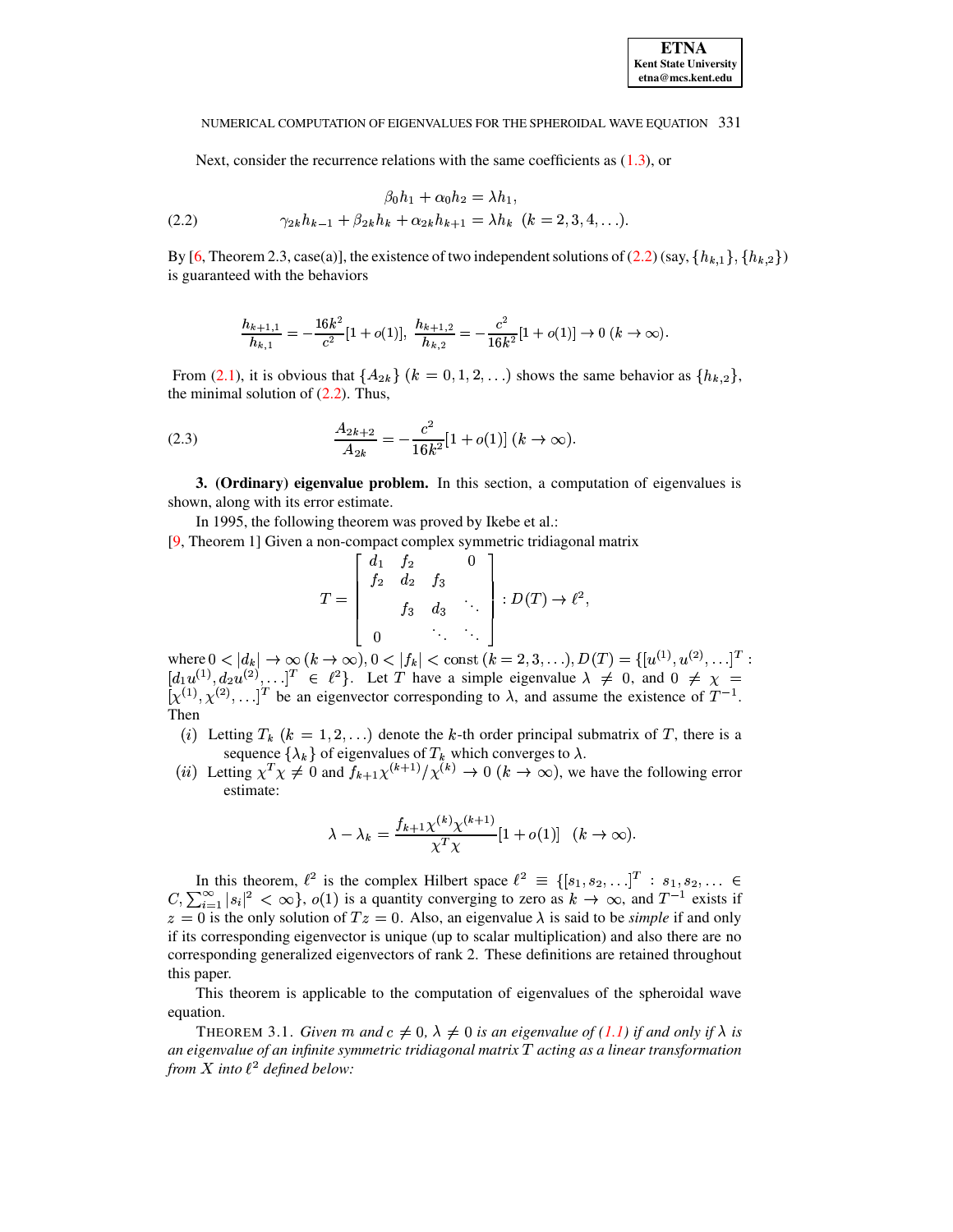<span id="page-3-5"></span>(3.1) 
$$
T = \begin{bmatrix} \frac{\beta_0}{\sqrt{\alpha_0}\sqrt{\gamma_2}} & \frac{\sqrt{\alpha_0}\sqrt{\gamma_2}}{\beta_2} & \frac{\sqrt{\alpha_2}\sqrt{\gamma_4}}{\beta_4} & \cdots \\ 0 & \cdots & \cdots \end{bmatrix},
$$

where  $X = \{w \in \ell^2 : \text{diag}(\beta_0, \beta_2, \ldots | w \in \ell^2) \subset \ell^2. \}$ 

Moreover, if one lets an eigenvector of T corresponding to  $\lambda$  be  $0 \neq y \equiv [y^{(1)}, y^{(2)}, \dots]^T \in$  $X, or$ 

<span id="page-3-0"></span>
$$
(3.2) \t\t Ty = \lambda y
$$

holds,  $y^{(i)}$   $(i = 1, 2, ...)$  are expressed with a scalar  $t \neq 0$  as

<span id="page-3-4"></span>(3.3) 
$$
y^{(i)} = t \cdot \Pi_{j=1}^{i-1} \frac{\sqrt{\alpha_{2j-2}}}{\sqrt{\gamma_{2j}}} A_{2i-2}.
$$

*Proof.* (1.3) in matrix form, with its symmetrization, directly becomes an eigenvalue problem of T, namely, (3.2). What remains to be proved is  $y \neq 0$  and  $y \in X$ .

 $y = 0$  means  $A_{2k} = 0$   $(k = 0, 1, 2, ...)$ , which is the trivial solution of (1.1) (which we omit). In order to show  $y \in X$  (or  $||y||^2 = |\beta_0|^2 |y^{(1)}|^2 + |\beta_2|^2 |y^{(2)}|^2 + \cdots < \infty$ ), one only has to prove

$$
R \equiv \lim_{k \to \infty} \sup \left| \frac{\beta_{2k}}{\beta_{2k-2}} \right| \cdot \left| \frac{y^{(k+1)}}{y^{(k)}} \right| < 1.
$$

<span id="page-3-3"></span>This holds since  $|y^{(k+1)}/y^{(k)}| \to 0$  from (2.3) and  $|\beta_{2k}/\beta_{2k-2}| \to 1$  from (1.4).  $\Box$ 

THEOREM 3.2. Let  $T^{(k)}$  be the k-th principal submatrix of T ( $k = 1, 2, ...$ ). Then, one can choose each  $\lambda^{(k)}$ , an eigenvalue of  $T^{(k)}$ , such that  $\lambda^{(k)} \to \lambda$ . And the following error estimate is valid:

<span id="page-3-1"></span>(3.4) 
$$
\lambda - \lambda^{(k)} = \left( \frac{\Pi_{i=0}^{k-1} \alpha_{2i}}{\Pi_{i=1}^{k-1} \gamma_{2i}} \right) \cdot \frac{A_{2k-2} A_{2k}}{y^T y} [1 + o(1)] (k \to \infty).
$$

Moreover, the rate of convergence is

<span id="page-3-2"></span>
$$
(3.5) \quad \frac{\lambda - \lambda^{(k+1)}}{\lambda - \lambda^{(k)}} = \frac{\alpha_{2k}}{\gamma_{2k}} \cdot \frac{A_{2k+2}}{A_{2k-2}} [1 + o(1)] = \left(\frac{c^2}{16}\right)^2 \cdot \frac{1}{k^4} [1 + o(1)] \ (k \to \infty).
$$

*Proof.* It only has to be shown that  $[9,$  Theorem 1] can be applied to the eigenvalue problem (3.2). To begin with, the existence of  $T^{-1}$  need not be verified since  $T + \delta I$  is easily proved to have an inverse for appropriately taken  $\delta$ . Since  $\alpha_k \cdot \gamma_{k+2} > 0$   $(k = 0, 2, \dots), T$ is real. So are  $\lambda$  and y (up to scalar multiplication). Therefore  $y^T y \neq 0$ , which should lead  $\lambda$  is simple. To prove this, take the contraposition, or ' $\lambda$  is not simple  $\Rightarrow y^T y = 0$ '. First, y is uniquely determined up to scalar multiplication. Therefore, it suffices to show that when  $T$ has an eigenvector of rank two,  $y^T y = 0$  holds. From the assumption, for given  $y \neq 0$ , there exists a vector  $v$  such that

$$
0 \neq y = (T - \lambda I) v, (T - \lambda I) y = (T - \lambda I)^2 v = 0.
$$
  
Thus,  $y^T y = \{(T - \lambda I) v\}^T (T - \lambda I) v$   
 $= v^T (T - \lambda I)^2 v$  (by the symmetry of  $T$ ) = 0.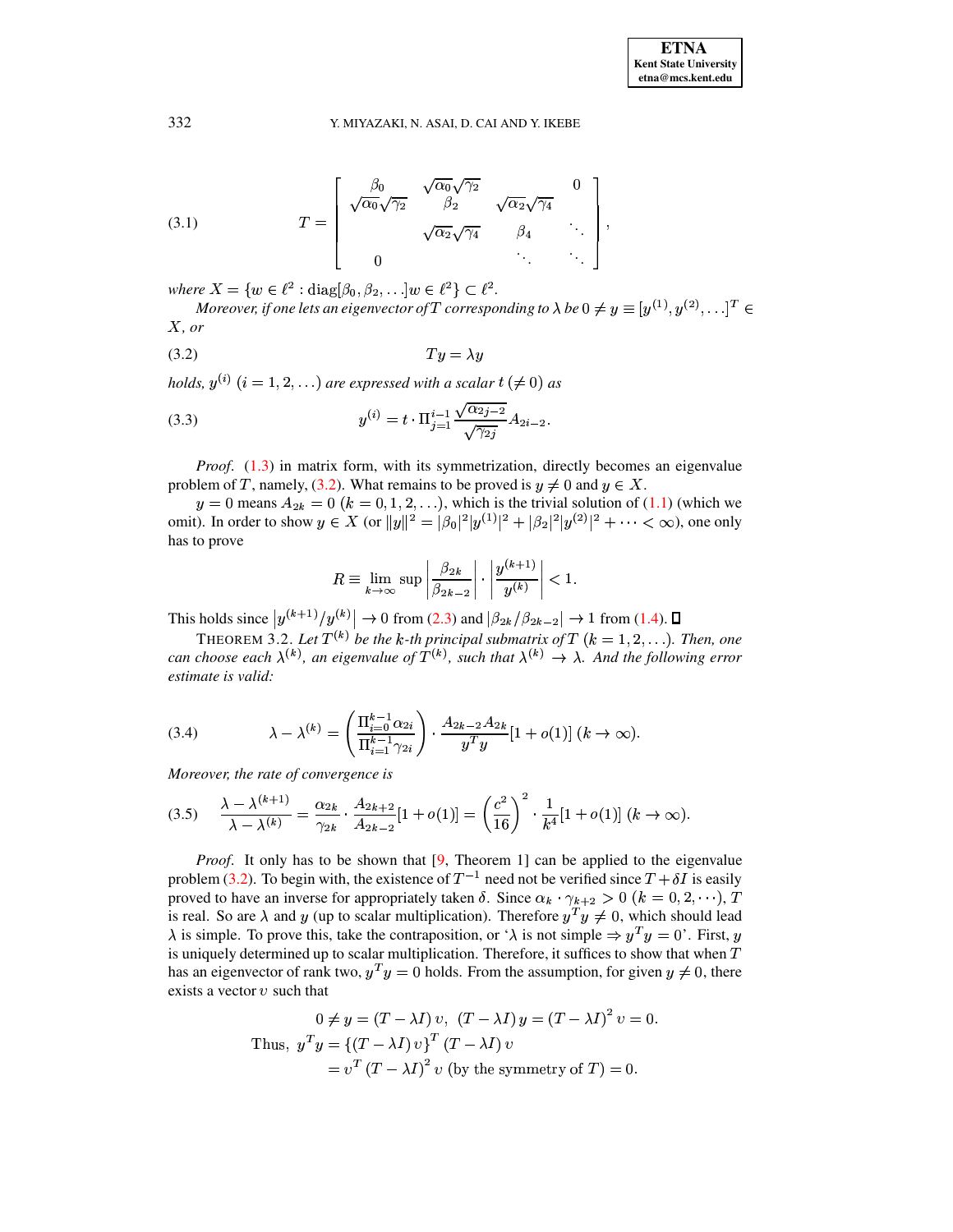

What is left to show is  $f_{k+1}x^{(k+1)}/x^{(k)} \to 0$   $(k \to \infty)$ . This is, however, clear by (2.3). Hence,  $[9,$  Theorem 1] may apply the case of  $(3.2)$  and direct computation gives the error estimate (3.4) and rate of convergence (3.5).  $\Box$ 

**4. Inverse eigenvalue problem.** In Section 3, the computation of  $\lambda$  (eigenvalue) was presented. In this section, its inverse case is discussed.

DEFINITION 4.1. Given m and real  $\lambda$ , let any value of  $c^2$  such that  $w(z)$  of (1.1) is regular in  $[-1, 1]$  be called an inverse eigenvalue.

Let us begin, as Section 3, with the prior result:

 $[8, Theorems 1.1 and 1.4]$  Given an infinite complex symmetric tridiagonal matrix

$$
A = \begin{bmatrix} d_1 & f_2 & & 0 \\ f_2 & d_2 & f_3 & \\ & f_3 & d_3 & \ddots \\ & & & \ddots & \ddots \end{bmatrix},
$$

where  $d_k \to 0, f_k \to 0$   $(k \to \infty)$ , and  $f_k \neq 0$   $(k = 2, 3, \ldots)$ , representing a compact operator in  $\ell^2$ . Let A have a simple eigenvalue  $\lambda \neq 0$ , and  $0 \neq \chi = [\chi^{(1)}, \chi^{(2)}, \ldots]^T \in \ell^2$ denote an eigenvector of  $A$  corresponding to  $\lambda$ . Under the stated assumptions, we have

- (i) Letting  $A_k$  ( $k = 1, 2, ...$ ) be the k-th order principal submatrix of A, and  $\lambda_k$  be an eigenvalue of  $A_k$ . Then, taking  $\{\lambda_k\}$  properly, we have  $\lambda_k \to \lambda$ .
- (*ii*) Assuming that  $\{\lambda_k\}$  is taken in the sense of (*i*),  $\chi^T \chi \neq 0$ , and  $\chi^{(k+1)}/\chi^{(k)}$  is bounded for all sufficiently large  $k$ , we find the following estimate valid:

$$
\lambda - \lambda_k = \frac{f_{k+1} \chi^{(k)} \chi^{(k+1)}}{\chi^T \chi} [1 + o(1)] \quad (k \to \infty)
$$

By applying [8, Theorems 1.1 and 1.4], the inverse problem, namely, the computation of inverse eigenvalues  $c^2$  is enabled. Beforehand, let us define new symbols  $a_k, b_k, r_k$  as

<span id="page-4-0"></span>(4.1) 
$$
\alpha_k = a_k c^2, \ \beta_k = (m+k)(m+k+1) + b_k c^2, \ \gamma_k = r_k c^2,
$$

and also  $g_k$  as

<span id="page-4-1"></span>(4.2) 
$$
g_k = \lambda - (m+k)(m+k+1) \sim -k^2 (k \to \infty).
$$

<span id="page-4-2"></span>Using  $(4.1)$  and  $(4.2)$ ,  $(1.3)$  is then rewritten as follows:

(4.3) 
$$
b_0 A_0 + a_0 A_2 = \frac{g_0}{c^2} A_0,
$$

$$
r_{2k} A_{2k-2} + b_{2k} A_{2k} + a_{2k} A_{2k+2} = \frac{g_{2k}}{c^2} A_{2k} \ (k = 1, 2, 3, \ldots).
$$

THEOREM 4.2. Suppose  $g_{2k} \neq 0$   $(k = 0, 1, 2, ...)$  for given m and real  $\lambda$ . Then,  $c^2 \neq 0$ is an inverse eigenvalue of (1.1) if and only if  $1/c^2$  is an eigenvalue of an infinite symmetric tridiagonal matrix A acting as a compact operator in  $\ell^2$ , where

<span id="page-4-3"></span>(4.4) 
$$
A = \begin{bmatrix} b_0/g_0 & \sqrt{a_0 r_2}/\sqrt{g_0 g_2} & 0\\ \sqrt{a_0 r_2}/\sqrt{g_0 g_2} & b_2/g_2 & \sqrt{a_2 r_4}/\sqrt{g_2 g_4} & 0\\ \sqrt{a_2 r_4}/\sqrt{g_2 g_4} & b_4/g_4 & \cdots\\ 0 & \cdots & \cdots \end{bmatrix}
$$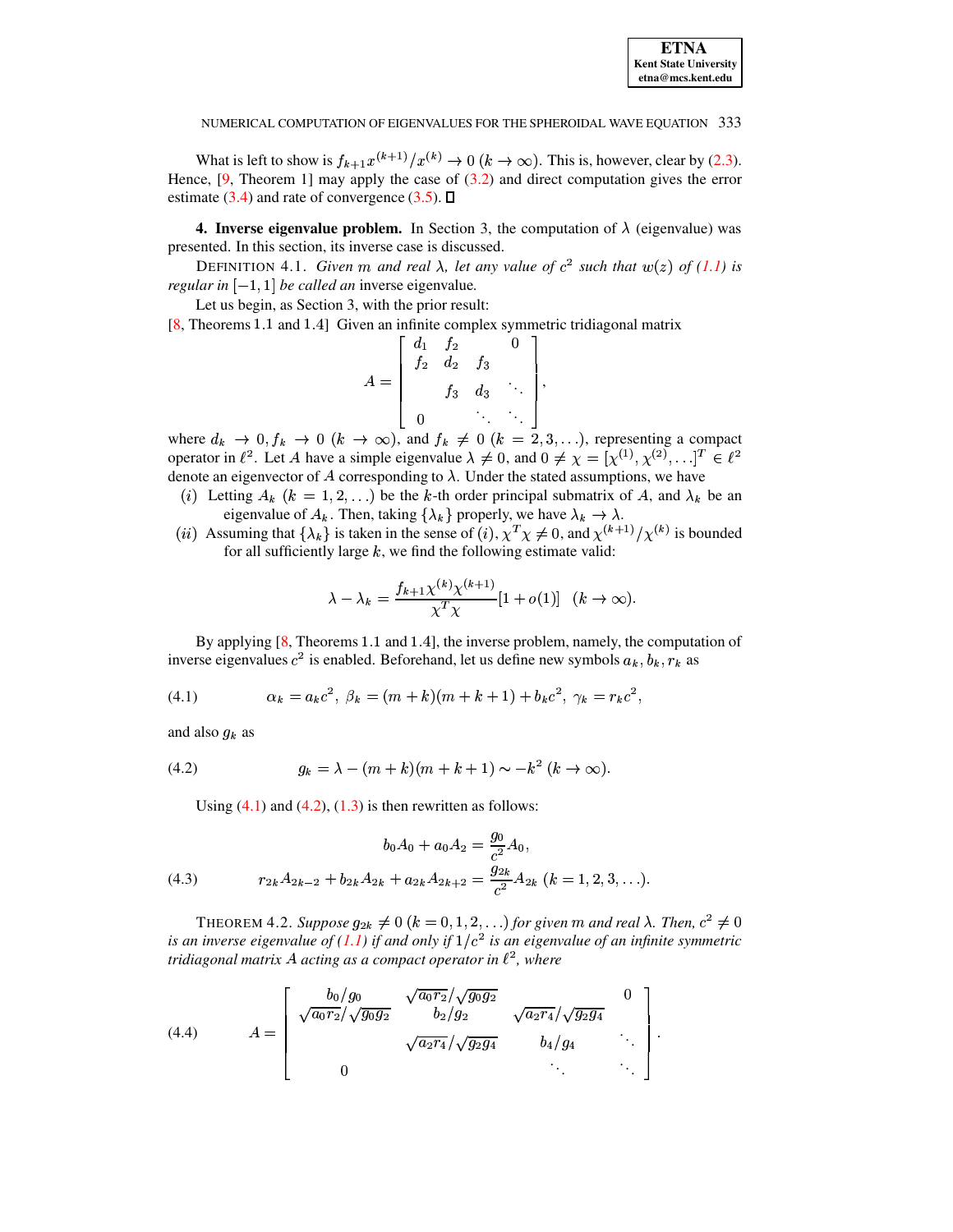Furthermore, if one lets an eigenvector of A corresponding to  $1/c^2$  be  $0 \neq x \equiv [x^{(1)}, x^{(2)}, \ldots]^T \in$  $\ell^2$ , i.e., if

<span id="page-5-0"></span>
$$
(4.5)\qquad \qquad Ax = \frac{1}{c^2}x
$$

holds, then  $x^{(i)}$   $(i = 1, 2, ...)$  can be expressed in the form

<span id="page-5-4"></span>(4.6) 
$$
x^{(i)} = \tilde{t} \cdot \sqrt{g_{2i-2}} \Pi_{j=1}^{i-1} \frac{\sqrt{a_{2j-2}}}{\sqrt{r_{2j}}} A_{2i-2}
$$

where  $\tilde{t} \neq 0$  is a scalar.

*Proof.* (4.3) in matrix form, with its symmetrization, directly becomes an eigenvalue problem of A, namely, (4.5). Also, from (2.3) it holds that  $x \in \ell^2$ , since

<span id="page-5-1"></span>
$$
(4.7)\left|\frac{x^{(k+1)}}{x^{(k)}}\right| = \left|\frac{\sqrt{g_{2k}}}{\sqrt{g_{2k-2}}}\cdot\frac{\sqrt{a_{2k-2}}}{\sqrt{r_{2k}}}\right|\cdot\left|\frac{A_{2k}}{A_{2k-2}}\right| = \frac{c^2}{16k^2}[1+o(1)] \to 0 \ (k \to \infty). \ \ \Box
$$

THEOREM 4.3. Let  $A^{(k)}$  be the k-th principal submatrix of  $A$   $(k = 1, 2, ...)$ . Then, assuming  $x^T x \neq 0$ , one can choose each  $c^2_{(k)} = 1/\xi^{(k)}$ , where  $\xi^{(k)}$  represents one of the eigenvalues of  $A^{(k)}$ , such that  $c_{(k)}^2 \rightarrow c^2$ . And the following error estimate is valid:

<span id="page-5-2"></span>
$$
(4.8) \qquad c^2 - c_{(k)}^2 = \frac{-c^6 l_{m,k} A_{2k-2} A_{2k}}{x^T x} [1 + o(1)] \ (k \to \infty), \text{ where}
$$
\n
$$
l_{m,k} = \frac{(2m+1)^2 (2m+2)}{(2m+4k-3)(2m+4k-1)(2m+4k+1)} \cdot 2m + 2k C_{2m+2}.
$$

The rate of convergence is thus derived:

<span id="page-5-3"></span>(4.9) 
$$
\frac{c^2 - c_{(k+1)}^2}{c^2 - c_{(k)}^2} = \left(\frac{c}{4}\right)^4 \cdot \frac{1}{k^4} \left[1 + o(1)\right] (k \to \infty).
$$

*Proof.* Let us prove a few conditions to apply  $[8,$  Theorems 1.1 and 1.4] to  $(4.5)$ .  $x^{(k+1)}/x^{(k)}$  is bounded for all sufficiently large k, since  $|x^{(k+1)}/x^{(k)}| \to 0$   $(k \to \infty)$  from (4.7). Also, from the assumption  $x^T x \neq 0$ , it is derived that the eigenvalue  $1/c^2$  of A is simple, in the same way as the proof of Theorem 3.2.

Direct computation leads to the error estimate  $(4.8)$  and rate of convergence  $(4.9)$ .  $\Box$ 

LEMMA 4.4. [8, Theorems 1.1 and 1.4] is applied also when  $g_{2k} = 0$  for some nonnegative integer  $k$  in (4.3).

*Proof.* When  $k = 0$ , or  $g_0 = \lambda - m(m + 1) = 0$ , the first line of (4.3) yields  $A_0 =$  $-\frac{a_0}{b_0}A_2$ . Substituting this into the second line of (4.3) gives

$$
\left(b_2 - \frac{a_0 r_2}{b_0}\right) A_2 + a_2 A_4 = \frac{g_2}{c^2} A_2.
$$

With this and the subsequent equations, one can reformulate them into the matrix eigenvalue problem by the same procedure.

When k is non-zero,  $A_{2k} = -\frac{1}{b_{2k}} (r_{2k}A_{2k-2} + a_{2k}A_{2k+2}) = 0$  holds. Substituting this into  $(k - 1)$ -th and  $(k + 1)$ -th equations yields

$$
r_{2k-2}A_{2k-4} + \left(b_{2k-2} - \frac{a_{2k-2}r_{2k}}{b_{2k}}\right)A_{2k-2} - \frac{a_{2k-2}a_{2k}}{b_{2k}}A_{2k+2} = \frac{g_{2k-2}}{c^2}A_{2k-2},
$$
  

$$
-\frac{r_{2k}r_{2k+2}}{b_{2k}}A_{2k-2} + \left(b_{2k+2} - \frac{a_{2k}r_{2k+2}}{b_{2k}}\right)A_{2k+2} + a_{2k+2}A_{2k+4} = \frac{g_{2k+2}}{c^2}A_{2k+2}.
$$

334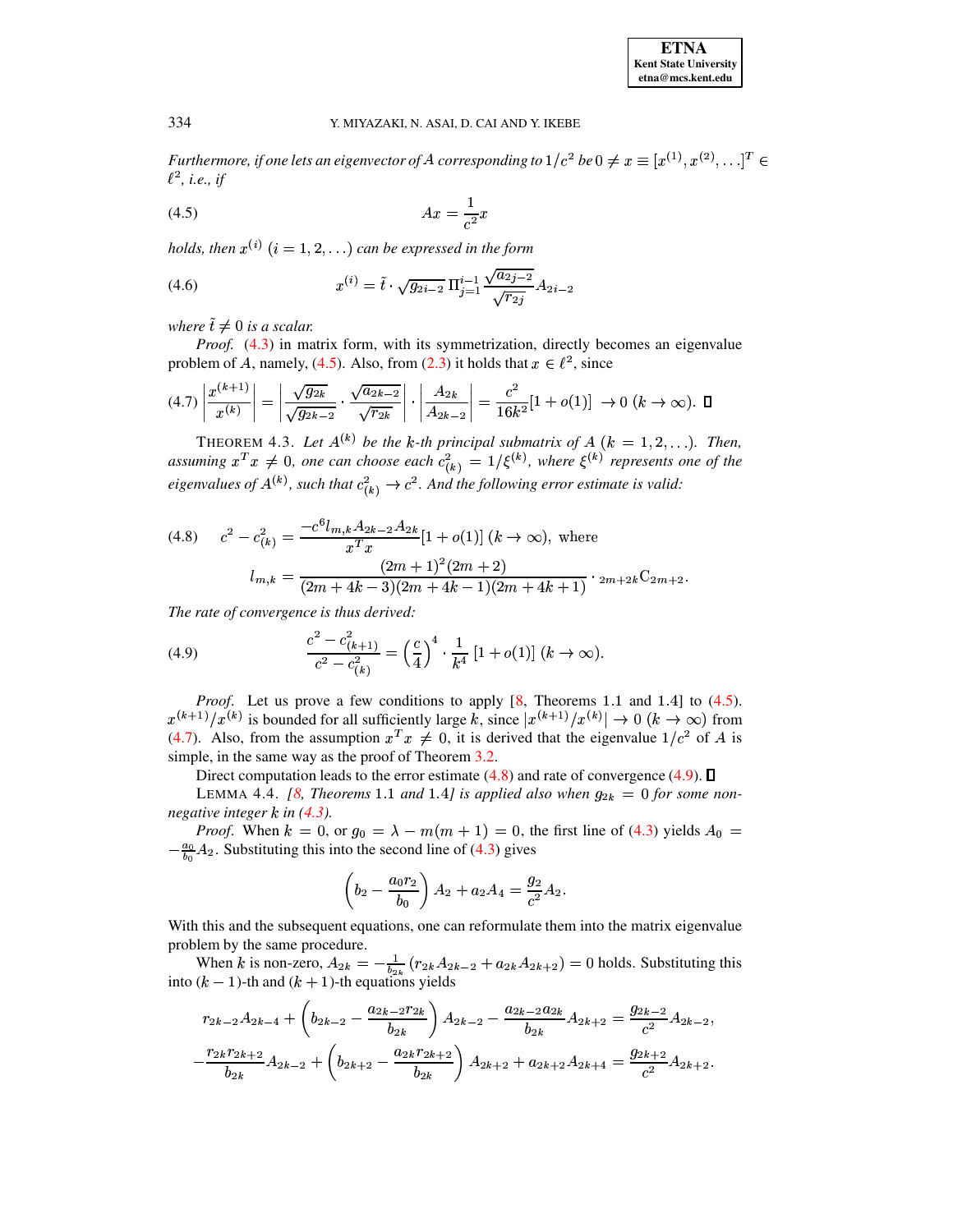Likewise,  $[8,$  Theorems 1.1 and 1.4] applies to the new set of equations.  $\square$ 

5. Geometrical properties of  $\lambda - c^2$  graph. The  $\lambda - c^2$  graph, created by the proposed method, is shown in Fig. 5.1 (for  $m = 0$ ). The graph above  $\lambda$ -axis is the prolate output, while the graph below is the oblate case.



FIG. 5.1.  $\lambda$ - $c^2$  graph (prolate and oblate cases combined for  $m = 0$ )

<span id="page-6-0"></span>The following two geometrical properties are proved regarding  $\lambda$ - $c^2$  graph. REMARK 5.1. In the prolate case,  $\lambda \ge m(m+1)$  holds.

*Proof.* Suppose the contrary, or  $\lambda < m(m+1)$ , and let the contradition be derived. Since  $g_{2k} = \lambda - (m + 2k)(m + 2k + 1) < 0$   $(k = 0, 1, 2, ...),$  the eigenvalue problem

<span id="page-6-1"></span>
$$
U x_1 = -\frac{1}{c^2} x_1, \text{ where}
$$
  
\n(5.1) 
$$
U = \begin{bmatrix} \frac{b_0}{g_0} & \frac{\sqrt{a_0}\sqrt{r_2}}{\sqrt{-g_0}\sqrt{-g_2}} & 0\\ \frac{\sqrt{a_0}\sqrt{r_2}}{\sqrt{-g_0}\sqrt{-g_2}} & \frac{b_2}{-g_2} & \frac{\sqrt{a_2}\sqrt{r_4}}{\sqrt{-g_2}\sqrt{-g_4}}\\ \frac{\sqrt{a_2}\sqrt{r_4}}{\sqrt{-g_2}\sqrt{-g_4}} & \frac{b_4}{-g_4} & \dots\\ 0 & \dots & \dots \end{bmatrix} \text{ and}
$$

$$
x_1 = \begin{bmatrix} \sqrt{-g_0} A_0, \frac{\sqrt{a_0}}{\sqrt{r_2}} (\sqrt{-g_2} A_2), \frac{\sqrt{a_2}}{\sqrt{r_4}} \frac{\sqrt{a_0}}{\sqrt{r_2}} (\sqrt{-g_4} A_4), \dots \end{bmatrix}^T
$$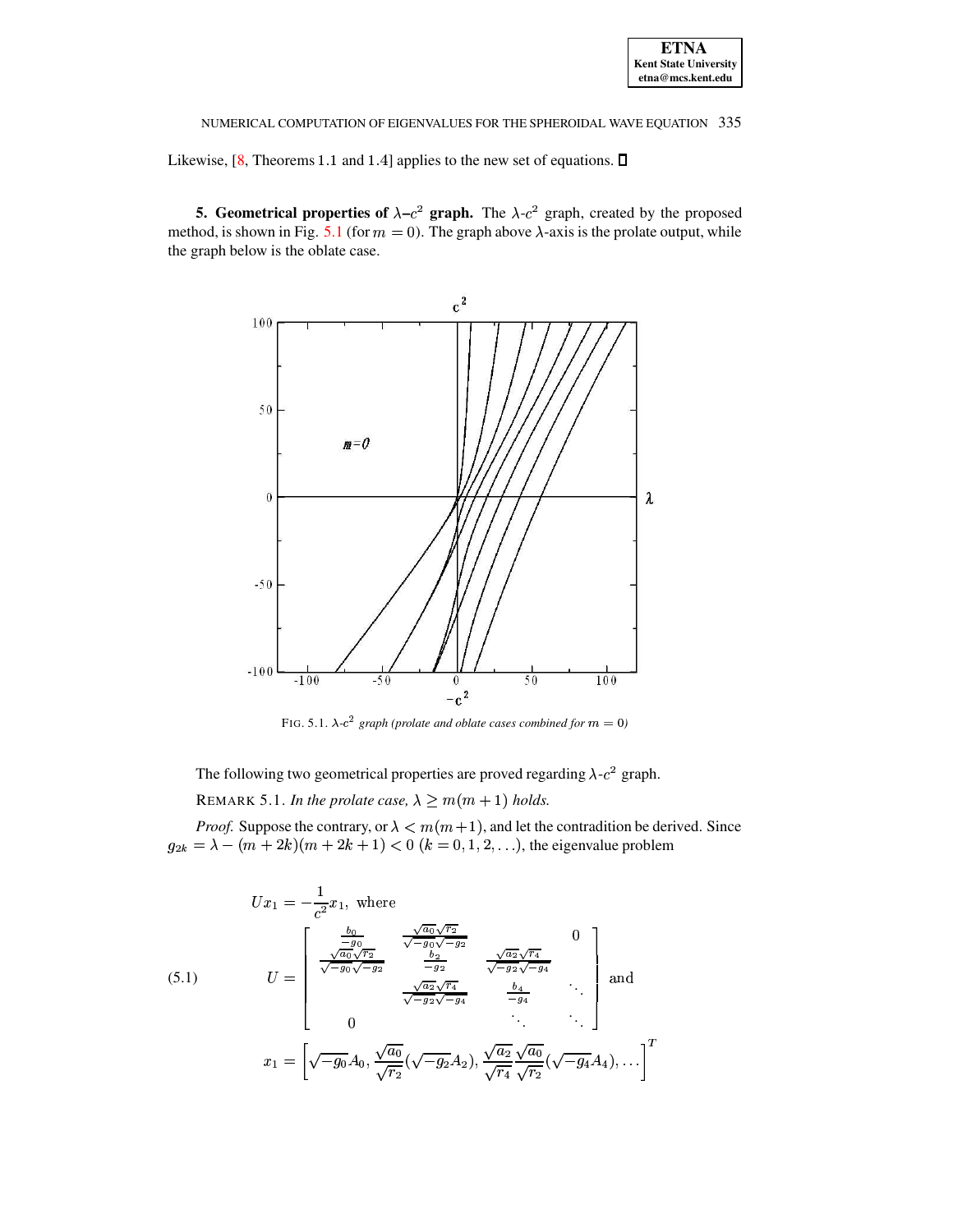are both real, is obtained. U is found to be decomposed into  $U = S<sup>T</sup>S$ , where

$$
S = \left[ \begin{array}{ccc} 0 & & 0 \\ e_2 & e_3 & \\ e_4 & e_5 & \\ 0 & \ddots & \ddots \end{array} \right], \text{ with }
$$

$$
e_k = \frac{1}{\sqrt{-g_{P_k}}} \cdot \sqrt{\frac{(k-1)(2m+k-1)}{(2m+2k-3)(2m+2k-1)}} \ (k=2,3,\ldots) \text{ and}
$$

$$
P_k = k-2 + \text{mod}(k,2).
$$

This shows that  $U$  is positive definite (refer to Appendix A for a detailed proof), leading to a contradiction (since the eigenvalues of U are assumed  $-1/c^2 < 0$ ).  $\Box$ 

REMARK 5.2. Given m, we have  $dc^2/d\lambda \neq 0$ .

*Proof.* The next equation is obtained by applying [11, Corollary 1],

$$
\left(\frac{dc^2}{d\lambda}\right) \cdot (x^T x) = c^2 \cdot (y^T y),
$$

with x and y respectively defined in (4.6) and (3.3). Since  $y^T y \neq 0$  (y is non-zero and real), the proposition obviously holds.  $\Box$ 

**6. Numerical experiments.** Some experiments were conducted to show the validity of the error estimates presented in  $(3.4)$  and  $(4.8)$ . The computations were executed on Dell Dimension XPS (Pentium 4 CPU 3.00GHz, 1GB RAM), using double precision floating-point arithmetic by Intel Visual Fortran Compiler (version 8). For computing eigenvalues of symmetric tridiagonal matrices, we used the FORTRAN subroutine COMQR in EISPACK [12].

<span id="page-7-0"></span>EXPERIMENT 6.1. Computation of eigenvalues  $\lambda$ , given m and c. We first computed an eigenvalue of a sufficiently large order principal submatrix of  $(3.1)$  and regarded it as the true value  $\lambda$ . Then, for each k, we computed all the eigenvalues of  $T^{(k)}$  and chose the closest to  $\lambda$  to be  $\lambda^{(k)}$ . The values of  $y^{(k)}$   $(k = 1, 2, ...)$  were obtained by backward-substitution by (1.3), initiating  $y^{(K)} = 0$  for sufficiently large K, and  $y^{(K-1)} = \varepsilon \neq 0, \varepsilon$  shall be taken appropriately so that an overflow doesn't occur). These settings of  $y^{(K)}$  and  $y^{(K-1)}$  are allowed from the behavior  $y^{(k)} \rightarrow 0$   $(k \rightarrow \infty)$ .

Table 6.1 describes how fast the approximated eigenvalues  $\lambda^{(k)}$  approach the exact eigenvalue  $\lambda$  with error estimates. In the table,  $E_{mn}^{(k)}$  ( $k = 1, 2, ...$ ) represent the RHS of (3.4) without  $[1 + o(1)]$  corresponding to the approximated eigenvalue  $\lambda^{(k)} = \lambda_{mn}^{(k)}$ .

EXPERIMENT 6.2. Computation of inverse eigenvalues  $c^2$ , given m and  $\lambda$ . The procedure is almost the same as Experiment 6.1. The true value  $c<sup>2</sup>$  was computed from a sufficiently large order principal submatrix of  $(4.4)$ . Then, for each k, we computed all the eigenvalues of  $A^{(k)}$  and chose the closest to  $c^2$  to be  $c_{(k)}^2$ . The values of  $x^{(k)}$   $(k = 1, 2, ...)$  were obtained by backward-substitution by (1.3), initiating  $x^{(K')} = 0$  for sufficiently large K', and  $x^{(K'-1)} = \varepsilon$  ( $\neq 0, \varepsilon$  shall be taken appropriately so that an overflow doesn't occur). These settings of  $x^{(K')}$  and  $x^{(K'-1)}$  are allowed from the behavior  $x^{(k)} \to 0$  ( $k \to \infty$ ).

Table 6.2 describes how fast the approximated eigenvalues  $c_{(k)}^2$  approach the exact eigenvalue  $c^2$  with error estimates. In the table,  $E^{(k)}$   $(k = 1, 2, ...)$  represent the RHS of (4.8) without  $[1 + o(1)]$  corresponding to the approximated eigenvalue  $c_{(k)}^2$ .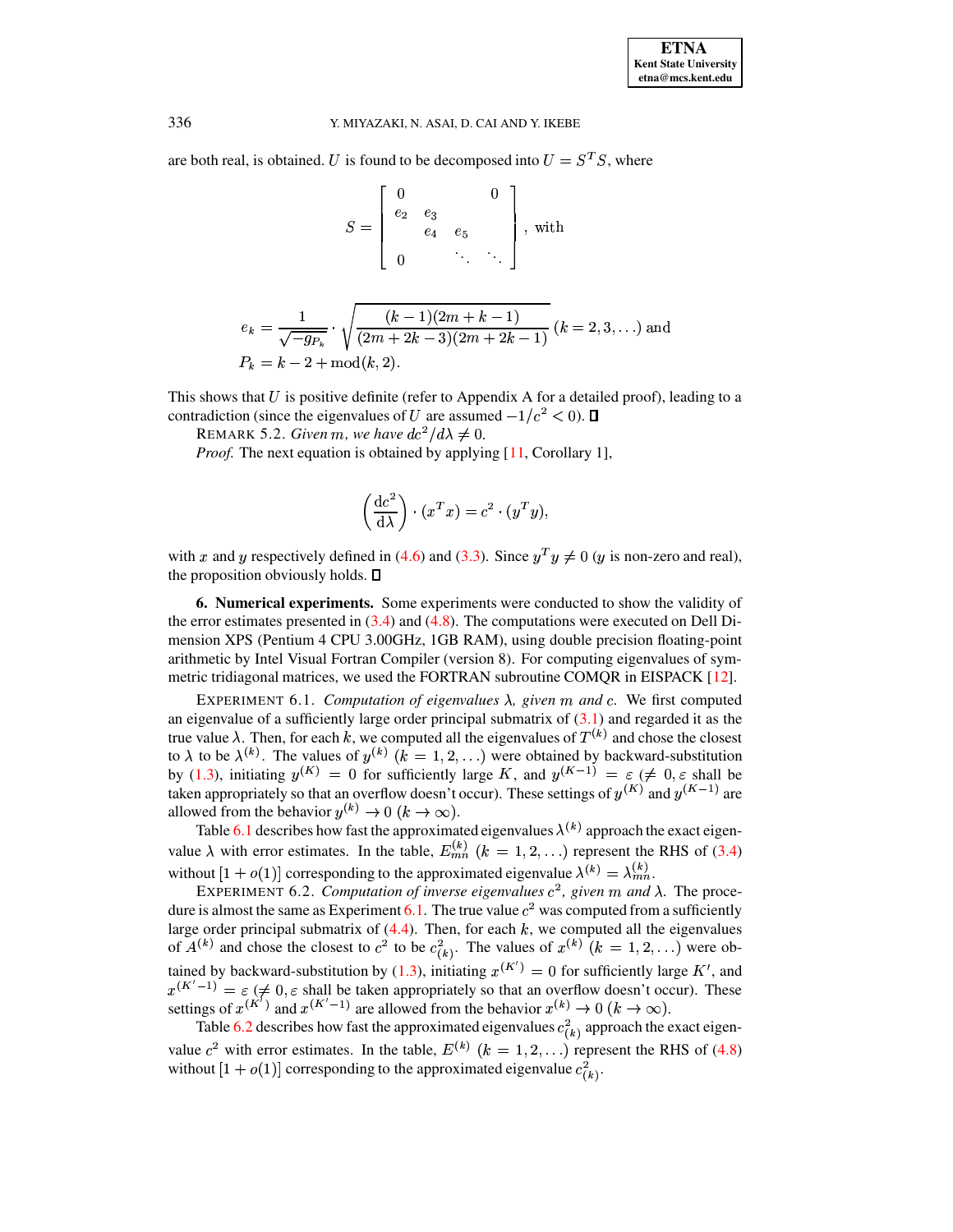<span id="page-8-0"></span>TABLE 6.1 Actual errors and estimates of (3.4). Given  $m = 0$ ,  $c^2 = 10$ , compute  $\lambda \equiv \lambda_{00} = 2.305040036 \cdots$ ,  $\lambda \equiv \lambda_{01} = 7.285254306 \cdots$ ,  $\lambda \equiv \lambda_{02} = 11.79039448 \cdots$ .

| $\boldsymbol{k}$ |             |             | $\begin{vmatrix} \lambda_{00} - \lambda_{00}^{(k)} & E_{00}^{(k)} & \lambda_{01} - \lambda_{01}^{(k)} & E_{01}^{(k)} \end{vmatrix}$ |             | $\lambda_{02} - \lambda_{\circ 2}^{(k)}$ | $E_{02}^{(k)}$         |
|------------------|-------------|-------------|-------------------------------------------------------------------------------------------------------------------------------------|-------------|------------------------------------------|------------------------|
| 2 <sup>1</sup>   | $-2.98E-02$ | $-3.06E-02$ | -1.57E-02                                                                                                                           | $-1.60E-02$ | $-4.46E-01$                              | $-4.29E-01$            |
| 3                | $-1.91E-04$ | $-1.93E-04$ | $-6.82E-0.5$                                                                                                                        | $-6.85E-05$ | $-5.85E-03$ $-5.92E-03$                  |                        |
| 4                | $-3.64E-07$ | $-3.65E-07$ | $-9.15E-08$                                                                                                                         | $-9.17E-08$ | $-1.62E - 0.5 - 1.63E - 0.5$             |                        |
| 5.               | $-2.72E-10$ | $-2.72E-10$ | $-5.02E-11$                                                                                                                         | -5.06E-11   | $-1.52E-08$ $-1.52E-08$                  |                        |
| 6                |             |             |                                                                                                                                     |             |                                          | $-8.00E-12 - 6.21E-12$ |

TABLE 6.2

<span id="page-8-1"></span>Actual errors and estimates of (4.8). Given  $m = 0, \lambda = 15$ , compute  $c_0^2 = 5.649012143...$ ,  $c_1^2 =$  $15.46529327$ ,  $c_2^2 = 32.20360313$ .

|                | $k \mid c_0^2 - c_{(k)}^2$ | $E^{(k)}$    | $c_1^2 - c_{(k)}^2$ | $E^{(k)}$ | $c_2^2-c_{(k)}^2$ | $E^{(k)}$ |
|----------------|----------------------------|--------------|---------------------|-----------|-------------------|-----------|
| 2              | $1.90E-01$                 | $2.02E - 01$ | 1.48E-00            | 1.65E-00  | $2.19E-00$        | 2.85E-00  |
| 3              | 5.21E-04                   | 5.23E-04     | 5.64E-02            | 5.89E-02  | 1.04E-01          | 1.10E-01  |
| $\overline{4}$ | 3.08E-07                   | 3.08E-07     | 3.95E-04            | 3.98E-04  | 1.38E-03          | 1.40E-03  |
| 5              | $6.62E-11$                 | $6.62E-11$   | 9.00E-07            | 9.02E-07  | 7.56E-06          | 7.60E-06  |
| 6              |                            |              | 8.86E-10            | 8.87E-10  | $2.03E-08$        | 2.03E-08  |
| 7              |                            |              |                     |           | 2.99E-11          | 3.00E-11  |

7. Concluding remarks. By the proposed method, one only has to compute the eigenvalues of the given matrices without further knowledge or skill. The eigensystem routines such as EISPACK [12] with guaranteed error estimates allow one to obtain accurate eigenvalues  $\lambda$  and inverse eigenvalues  $c^2$ . The theorems in [8] and [9] are powerful tools for computing eigenvalues of certain classes of infinite matrices, which arise in solving some types of linear differential equations. Further applications of the theorems will be sought by us.

## Appendix A.

PROPOSITION. A.1 The matrix  $U$  defined in  $(5.1)$  is positive definite.

*Proof.* One needs to show that  $w^T U w \geq 0$  holds for all  $w = [w_1, w_2, \ldots]^T \in \ell^2$  and the equality is valid only when  $w = 0$ . Since  $U = S^{T}S$ ,

$$
w^T U w = w^T S^T S w = ||Sw||^2 \ge 0.
$$

The proof for  $w^T U w = 0 \Leftrightarrow w = 0$  follows. It is obvious  $w = 0$  leads  $w^T U w = 0$ . Conversely, if one assumes  $w^T U w = ||Sw||^2 = 0$ , one finds

$$
Sw = \left[\begin{array}{cccc} 0 & 0 \\ e_2 & e_3 & \\ & e_4 & e_5 & \ddots \\ 0 & \ddots & \ddots \end{array}\right] \left[\begin{array}{c} w_1 \\ w_2 \\ w_3 \\ \vdots \end{array}\right] = \left[\begin{array}{c} 0 \\ e_2w_1 + e_3w_2 \\ e_4w_2 + e_5w_3 \\ e_6w_3 + e_7w_4 \\ \vdots \end{array}\right] = 0.
$$

Therefore,

$$
w_2 = -\frac{e_2}{e_3}w_1, w_3 = \frac{e_4}{e_5}\frac{e_2}{e_3}w_1, \ldots, w_n = (-1)^{(n-1)}\left(\Pi_{i=1}^{n-1}\frac{e_{2i}}{e_{2i+1}}\right)w_1.
$$